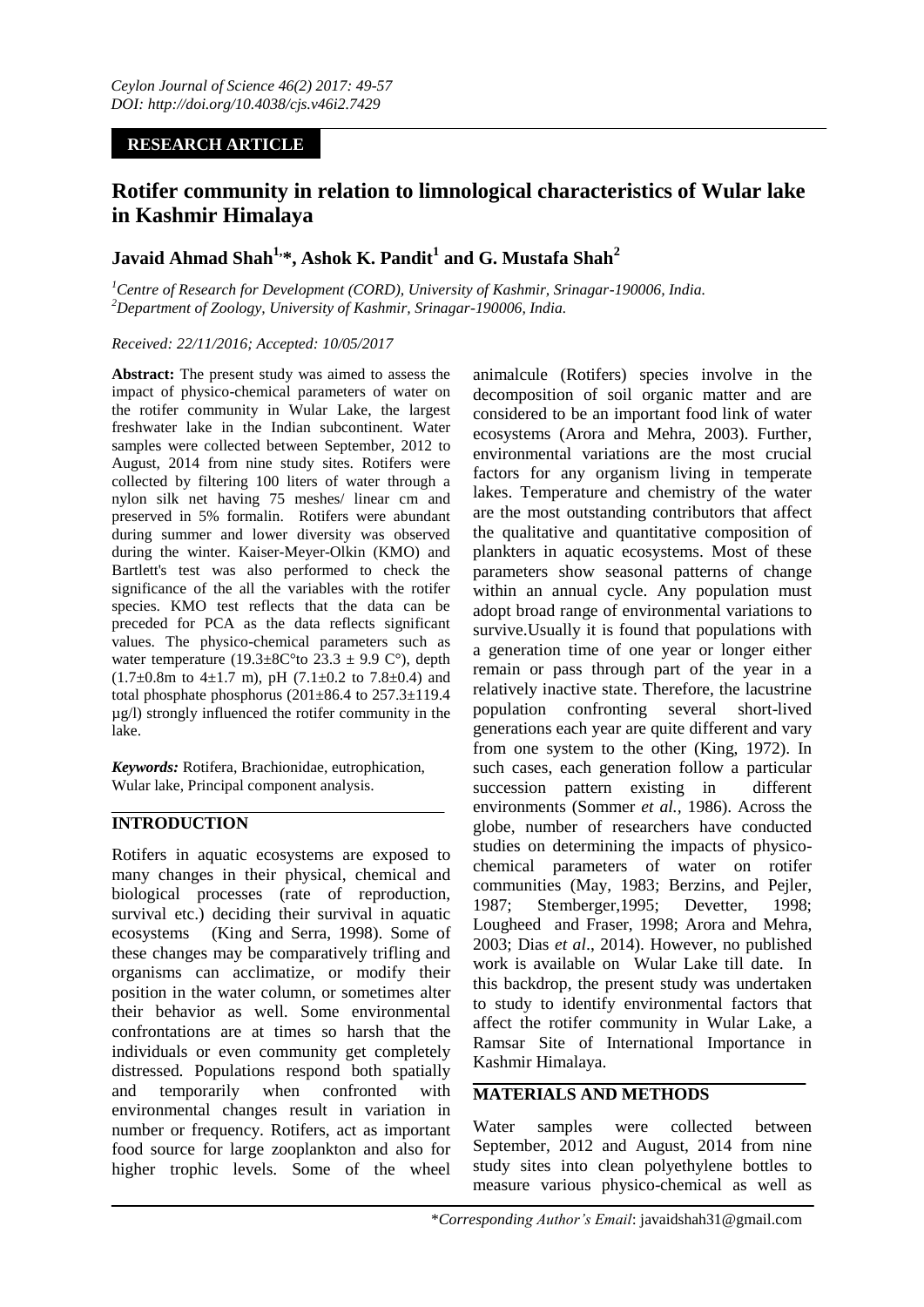biological parameters. Among the physicochemical parameters, temperature, pH, depth and transparency were determined *in situ.* The remaining parameters were analyzed following the standards of APHA (1998) and Wetzel and Lichen (2000). For rotifer analysis, samples were collected by filtering 100 liters of water through a net with 75 meshes/ linear cm and preserved in 5% formalin. Identification of the taxa were made by using different keys (e.g. Koste, 1978; Edmondson; 1992; Segers, 1995; Sharma and Sharma, 2008). All Statistical analysis like range, standard deviation (SD), Pearson correlation and Principle component analysis) were performed by SPSS version 16.

# **STUDY AREA**

Wular Lake is the largest freshwater lake in the Indian sub-continent located in the flood plains of river Jhelum. It is situated towards north -west of Kashmir about 55 km from Srinagar city.Geographically the lake is situated at an altitude of 1,580 m (asl) lying between 34°16´- 34°20´N latitudes and 74°33´-74°44´E longitudes. (Figure 1). The oxbow type lake

(with a maximum length of 16 km and breadth of 7.6 km.) is of fluviatile origin, formed by the meandering of river Jhelum, which brings huge quantities of alluvial deposits. The lake has regular inlets and outlet. River Jhelum is the main feeding channel entering the lake basin, through its bifurcation, near Baniyar and Makhdoomyari in the southeast. It is further drained at Ningli (Sopore) in the north-east by the only single outlet in the form of river Jhelum.

The macrophyte dominant lake has a well developed littoral zone while as limnetic zone is poorly developed. Extended littorals, in general, are dominated by reeds like *Phragmites australis* and *Spargamium ramosum* besides rooted floating-leaf types *Nymphoides peltatum* and *Trapa natans*. The slightly deeper zones has abundant growth of submerged palnts like *Ceratophyllum demersum*, *Myriophyllum spicatum* and *Potomogeton* spp. forming meadows at various places while the littorals towards the northeastern side are densely populated with *Salix* plantation which is eating the vitals of the lake.



**Figure 1:** Map of Wular lake highlighting the nine study sites.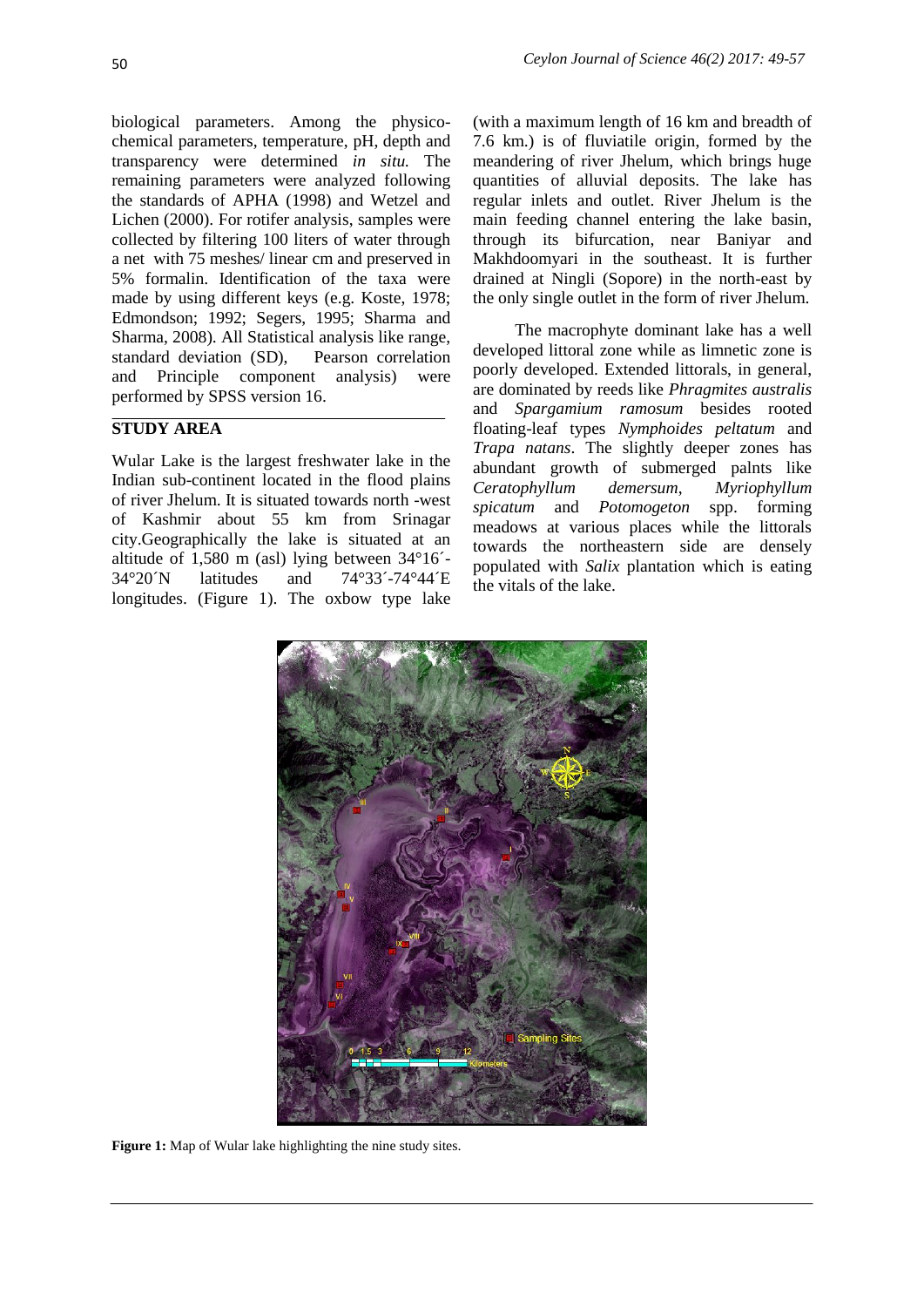#### **RESULTS AND DISCUSSION**

#### **Physico-chemical parameters of water**

During the study period, water temperature varies from  $19.3\pm8$  C° to  $23.3\pm9.9$  C° among sampling sites. Water depth ranges from a minimum of  $1.7\pm0.8$  m to a maximum of  $4\pm1.7$ m in sites II and VI, respectively (Table 1). Being a shallow lake, the process of continuous siltation brought from the feeding channels not only leads to shrinkage of the wetlands but also damages the littoral zones there in (Pandit, 1999, 2002; Shah *et al.,* 2013). Further, on the basis of the lowest mean depth ranges, a warning sign of an evolutionary progression, corresponded with higher trophic status as also opined by Rawson (1955) and Hayes (1957) and Pandit (2002). Transparency of water fluctuates spatially and temporarily and recorded lower values at site VIII (41.4 $\pm$ 17.9) and higher at site I (67.4±31.7). Dissolved oxygen predicted a definite trend registering lower values in summer and higher in winter and ranges from a minimum of  $4.64.6 \pm 1.9$  mg/l at site I to a maximum of 7.1 $\pm$ 3 mg/l/ at site IX. During the entire study, dissolved oxygen concentration recorded higher values in winter and lower in summer, thereby reflecting an inverse relation with temperature (Gurumayum *et al*., 2000; Naz and Turkmen, 2005; Idowu, 2013).Total alkalinity ranged from111 $\pm$ 50.2 mg/l to167.6 $\pm$ 79.7 mg/l at sites III and I respectively. Lower alkalinity values at site III can be attributed to the copious growth of macrophytes (Duggan *et al.,* 1998; 2001) Ammonium- nitrogen and nitrate-nitrogen were lowest at site V  $(180.4\pm84.3 \text{ µg/l})$  and at site VII  $(281.6\pm 130 \text{ µg/l})$  respectively. Orthophosphate phosphorus and total phosphorus registered highest values at site IX (129.4 $\pm$ 57.5µg/l) and at site II  $(279 \pm 12 \text{ (µg/l)}$  respectively.

#### **Biological features**

The unpredictability of environmental parameters in terms of spatial and temporalis the main cause for species distribution and their coexistance. Dynamic conditions in the aquatic ecosystems are said to be double edged sword for diversity, either endorsing coexistence via temporal positioning or a parting the species by stochastic extinctions (Shurin *et al.,* 2010). Zooplankton communities respond strongly to any change in the aquatic ecosystem (Gannon and Stemberger, 1978). Jeppesen *et al*., (2002) opined that the distribution pattern of zooplankton community vary according to physico- chemical parameters of water. There can be a biological equilibrium in aquatic ecosystems with the surrounding medium. However, any environmental factor exceeds species tolerance rangeswill result in the change in community structure (Finlayson and Moser, 1992).

During the entire study period, 26 rotifers represented by 11 families were recorded. Highest number (23) of species were recorded at site II, followed by 18 at site VII, 17 at VI, 15 at IV and VIII, 14 from sites V and VIII and recording the lowest (13) at site III (Table 2). Among the reported families, Brachionidae and Lecanidae were the most dominant, perhaps due to their adaptability to diverse and harsh environmental conditions (Pejler 1977; Shiel *et al.* 1998; Nandini *et al.* 2007; George *et al.* 2011). Segers, (1995) opined that Lecanidae is the second largest family among rotifers with about 160 valid species. Further, Rotifers showed a prominent growth peak in summer in terms of population density in par with high abundance of macrophytes (Ferreiro *et al*., 2011; Sousa *et al*., 2011,). Similar summer peaks in terms of density were observed by many workers (Sharma and Srivastav; 1986; Duggen *et al.,* 1998; Bruno *et al.,* 2005; School and Kiss, 2008; Ezhili*et al.,* 2013). However, some workers have reported population peaks in late summer and early autumn (Whitman *et al.,* 2004; Castro *et al.,* 2005; Paulose and Meheshwari, 2007). Further, Shyeshefer *et al.,* (2008) attributed high rotifer peak in summer to high temperature, long photo period and higher intensity of light.

Principal Component Analysis (PCA) is considered to be an appropriate way to perform data reduction (Fabrigar *et al.,* 1999). This widely-used method reduces a large number of variables to a much smaller number of uncorrelated linear combinations of variables, called principal components that represent the observed data as closely as possible. Generally, the components on steep slope (03) contribute highly while the remaining variables contribute very little for the component analysis (Figure 2). Further, Kaiser (1970) suggested that KMO value should be 0.60 or higher in order to proceed with a factor analysis (Table 3). He further opined 0.50 as a cut-off value, and considered desirable of value as 0.8 or higher. In the ordination of physico- chemical variables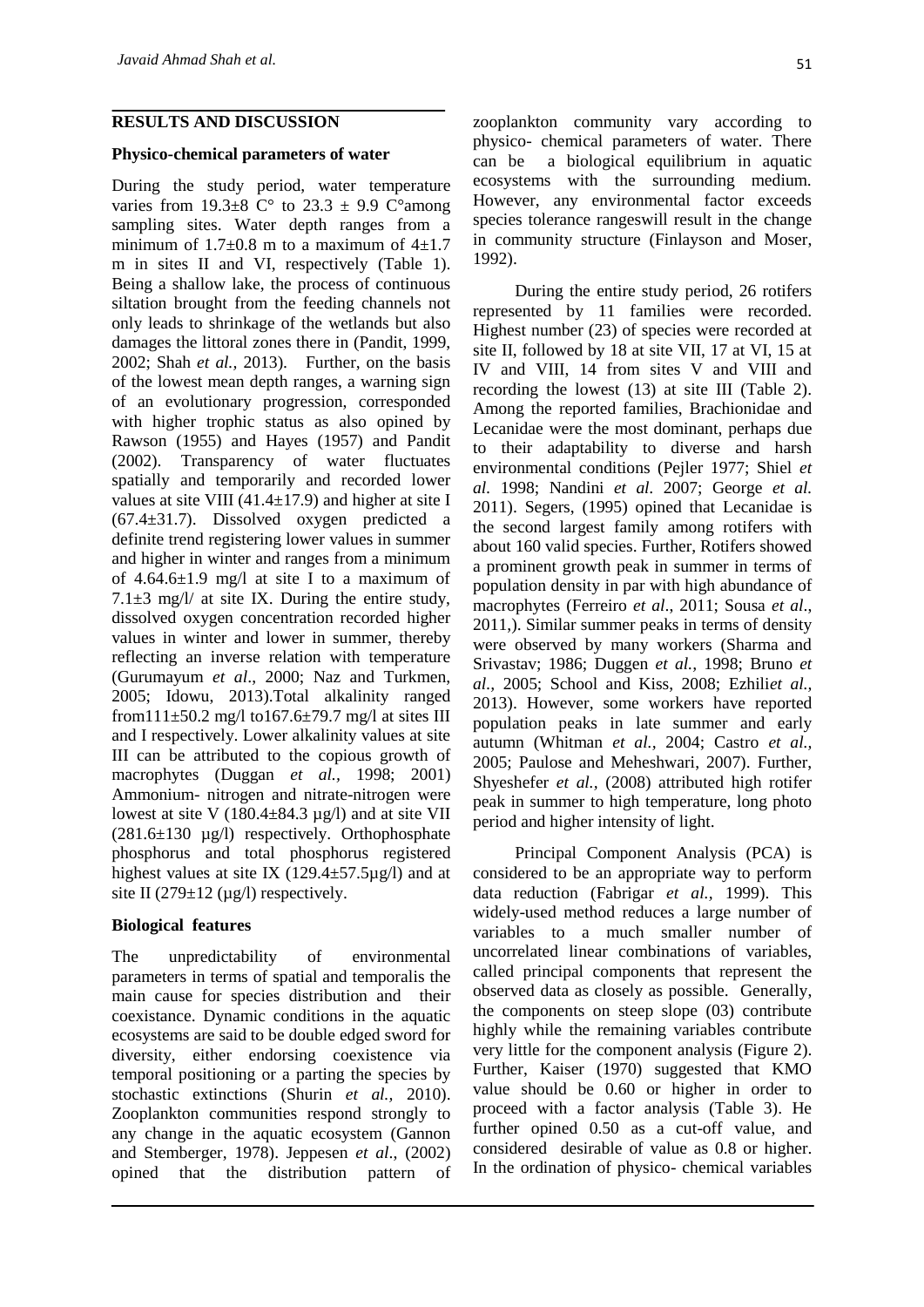through PCA, water temperature, depth, pH and total phosphate phosphorus are strongly and positively associated with component 3 confirming their significant impacts on the rotifer community. The remaining parameters (free carbon dioxide, total hardness, magnesium, total alkalinity nitrate nitrogen) showed some impacts but not so strongly as above parameters (Figure 3).Thus, it appears that temporal changes in the rotifer community were greatly influenced by the variables which lie in component 3. It is important to note that dissolved oxygen, transparency, ammonical nitrogen and nitrate nitrogen did not appear to affect the sapatial or temporal distribution of rotifer community. The species which were abundant in summer and autumn were positively associated with pH, water temperature, depth and total phosphate phosphorus and vice versa for winter- spring species (Berzins and Pejler, 1987; Shiel and Koste, 1993). Herrmann (1999) opined that the lakes under eutrophication due to anthropogenic pressures favour higher diversity of rotifers, similar to the observations in the present study during the summer. Pearson correlation matrix predicts that Wheel animalcules maintained significant positive correlation with water temperature (r=0.740; P < 0.01), pH (r=0.626; P  $($  0.01), Chloride (r=0.610; P  $($  0.01), orthophosphate-phosphorus ( $r= 0.804$ ;  $P < 0.01$ ) and total phosphorus ( $r=0.775$ ;  $P < 0.01$ ) while

the remaining parameters showed negative correlations (Table 1). Among various parameters, temperature seems to be the foremost important factor that influences the rotifers (Edmondson, 1965). Castro *et al.,* (2005) and Buyurgam *et al.,* (2010) opined that increase in temperature is always associated with high abundance and diversity of rotifers in aquatic ecosystems (Hensen *et al.,* 2007; Shah and Pandit, 2013a). Positive correlation between temperature and the abundance of rotifers was also observed by many workers across the globe (Schӧll and Kiss, 2008; Sulehria *et al*., 2009a; 2009b; Sulehria and Malik, 2012). Wheal animalcules showed a negative correlation with dissolved oxygen in the study. Rutner- Kolisko (1974) stated that rotifers thrive well in low oxygen conditions as majority of them are detritus feeders. Further, Chittapun *et al.,* (2007) found that rotifers maintained negative correlation with dissolved oxygen and total hardness. Our results are in line with Martaugh (1985) who opined that water flies tolerate low dissolved oxygen content (Chittapun *et al.,* 2007; Saler and Sen, 2002; Sulehria and Malik; 2012).Tamas and Horvarth (1978) are in the opinion that there is no influence of chemical ions such as calcium and magnesium on the rotifer density, which is confirmed in the present study.



**Figure 2:** Screen plot of eigenvalues of initial component.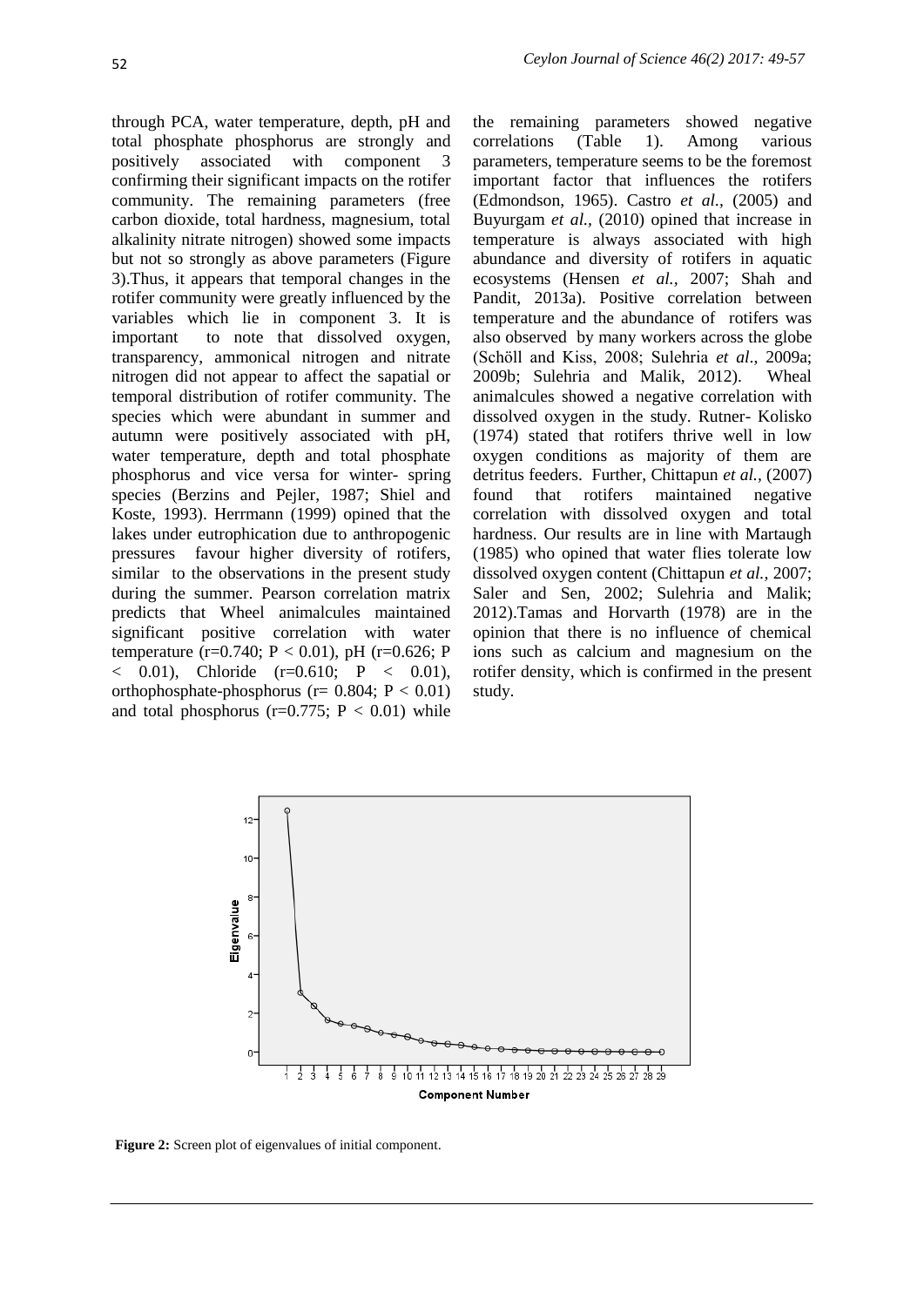| <b>Sites</b>          | $\bf{I}$          | $\mathbf{I}$      | Ш                | IV                | $\mathbf{V}$     | VI                | <b>VII</b>       | <b>VIII</b>       | IX                | Correlation            |
|-----------------------|-------------------|-------------------|------------------|-------------------|------------------|-------------------|------------------|-------------------|-------------------|------------------------|
| $WT(C^{\circ})$       | $19.3 \pm 8$      | $20.7 \pm 8.5$    | $21.3 \pm 9.1$   | $22.3 \pm 9.5$    | $22.3 \pm 9.5$   | $22.3 + 9.4$      | $23.3 \pm 9.9$   | $21.7+9$          | $20.7 \pm 8.7$    | $0.740^{**}$           |
| Depth $(m)$           | $2.2 \pm 1$       | $1.7 \pm 0.8$     | $2 \pm 0.8$      | $3.1 \pm 1.3$     | $3 \pm 1.3$      | $4 \pm 1.7$       | $3.7 \pm 1.7$    | $2.7 \pm 1.2$     | $3 \pm 1.3$       | 0.075                  |
| Transp $(\%)$         | $67.4 \pm 31.7$   | $57.4 \pm 25.5$   | $51.4 \pm 23.9$  | $49 + 23$         | $49 \pm 22.6$    | $46 + 20$         | $47.4 \pm 23.2$  | $41.4 \pm 17.9$   | $45.3 \pm 20.3$   | $-0.526$               |
| pH                    | $7.1 \pm 0.4$     | $7.6 \pm 0.3$     | $7.2 \pm 0.4$    | $7.1 \pm 0.2$     | $7.8 + 0.4$      | $7.4 \pm 0.4$     | $7.5 \pm 0.4$    | $7.8 \pm 0.3$     | $7.4 \pm 0.2$     | $0.626$ **             |
| DO(mg/l)              | $4.6 \pm 1.9$     | $4.9 \pm 2$       | $6 + 2.5$        | $6.6 \pm 2.8$     | $6.4 \pm 2.7$    | $6.2 \pm 2.5$     | $4.8 \pm 2$      | $7.2 \pm 3.1$     | $7.1 \pm 3$       | $-0.786$ **            |
| $FCO2$ (mg/l)         | $19.6 \pm 8.2$    | $15.7 \pm 6.7$    | $16.5 \pm 6.8$   | $16.8 \pm 6.9$    | $19.7 \pm 8.1$   | $25.3 \pm 10.6$   | $24 \pm 10.6$    | $20.9 \pm 9.6$    | $14.3 \pm 6.5$    | $-0.710$ **            |
| $TA$ (mg/l)           | $167.6 \pm 79.7$  | 159±74.4          | $111 \pm 50.2$   | $151.6 \pm 73$    | $150 \pm 66.7$   | $150.3 \pm 67.8$  | $160.6 \pm 71.7$ | $150.7 \pm 75.1$  | $154.6 \pm 75.7$  | $-0.579$ **            |
| TH(mg/l)              | $97 \pm 40.7$     | $139 \pm 58.3$    | $92 \pm 37.7$    | $117.3 \pm 50.8$  | $124.3 \pm 53.3$ | $114.7\pm48.7$    | $125.7 \pm 55.6$ | $111\pm48.2$      | $103.7 \pm 42.4$  | $-0.677$ **            |
| $Ca \, (mg/l)$        | $54.4 \pm 22.2$   | $36.6 \pm 15.1$   | $35.3 \pm 15.4$  | $40.4 \pm 20.3$   | $45 \pm 20.6$    | $27.7 \pm 13.6$   | $38.3 \pm 18.2$  | $50.6 \pm 21.4$   | $40 \pm 18.3$     | $-0.513$ **            |
| $Mg$ (mg/l)           | $10.4 \pm 4.9$    | $24.8 \pm 10.7$   | $13.7 \pm 5.7$   | $19.3 \pm 9.1$    | $20.7 + 9.1$     | $21.2+9$          | $21.5 \pm 10.3$  | $14.7 \pm 6.6$    | $15.5 \pm 6.8$    | $-0.699$ <sup>**</sup> |
| Cl (mg/l)             | $17.7 \pm 7.4$    | $14.3 \pm 6.7$    | $20 \pm 8.9$     | $19 \pm 8.6$      | $17.3 \pm 7.1$   | $18 + 7.5$        | $18.4 \pm 7.8$   | $16\pm7$          | $12.4 \pm 5.8$    | $0.610**$              |
| $NH_4-N$ (µg/l)       | $214 \pm 93.3$    | $203.7 \pm 90.3$  | $183 \pm 80$     | $197.7 \pm 90.3$  | $180.4 \pm 84.3$ | $210.6 \pm 94.6$  | $202.7 \pm 92.1$ | $257 \pm 113.2$   | 223.7±98.8        | $-0.630$               |
| $NO_3-N$ ( $\mu$ g/l) | $420.3 \pm 207.1$ | $428.3 \pm 210.2$ | 358.7±191.7      | $374.7 \pm 166.5$ | 387.7±182.9      | $346.6 \pm 165.7$ | $281.6 \pm 130$  | 454.7±222.8       | $453.7 \pm 199.5$ | $-0.737**$             |
| OPP $(\mu g/l)$       | $101.7 \pm 45.9$  | $124.7 \pm 55.3$  | $131.4 \pm 55.9$ | $98.3 \pm 43.4$   | $82 \pm 35.6$    | $92.4 \pm 40.6$   | $125.7 \pm 53.4$ | $129.4 \pm 57.5$  | $101.4 \pm 43.8$  | $0.804***$             |
| TPP $(\mu g/l)$       | $252.7 \pm 110.6$ | $279 \pm 125$     | $212.7 \pm 93.6$ | $201 \pm 86.4$    | $238 \pm 102.3$  | $212.3 \pm 94.9$  | $178.7 \pm 80$   | $257.3 \pm 119.4$ | $240.6 \pm 113.2$ | 0.775                  |

**Table 1**: Physico-chemical parameters of water (Range ± SD) at different sites with Pearson correlation values.

WT= water temperature; DO=dissolved oxygen;  $FCO<sub>2</sub>=$  free carbon dioxide; TA= total alkalinity; TH= total hardness; Ca= calcium content; Mg=magnesium content; Cl= chloride,  $NH_4$ -N= ammonical nitrogen;  $NO_3$ -N= nitrate nitrogen; OPP= orthophosphate phosphorus TPP= total phosphorus and correl= Pearson correlation coefficient \*\*. Correlation is significant at the 0.01 level (2-tailed); \*. Correlation is significant at the 0.05 level (2-tailed).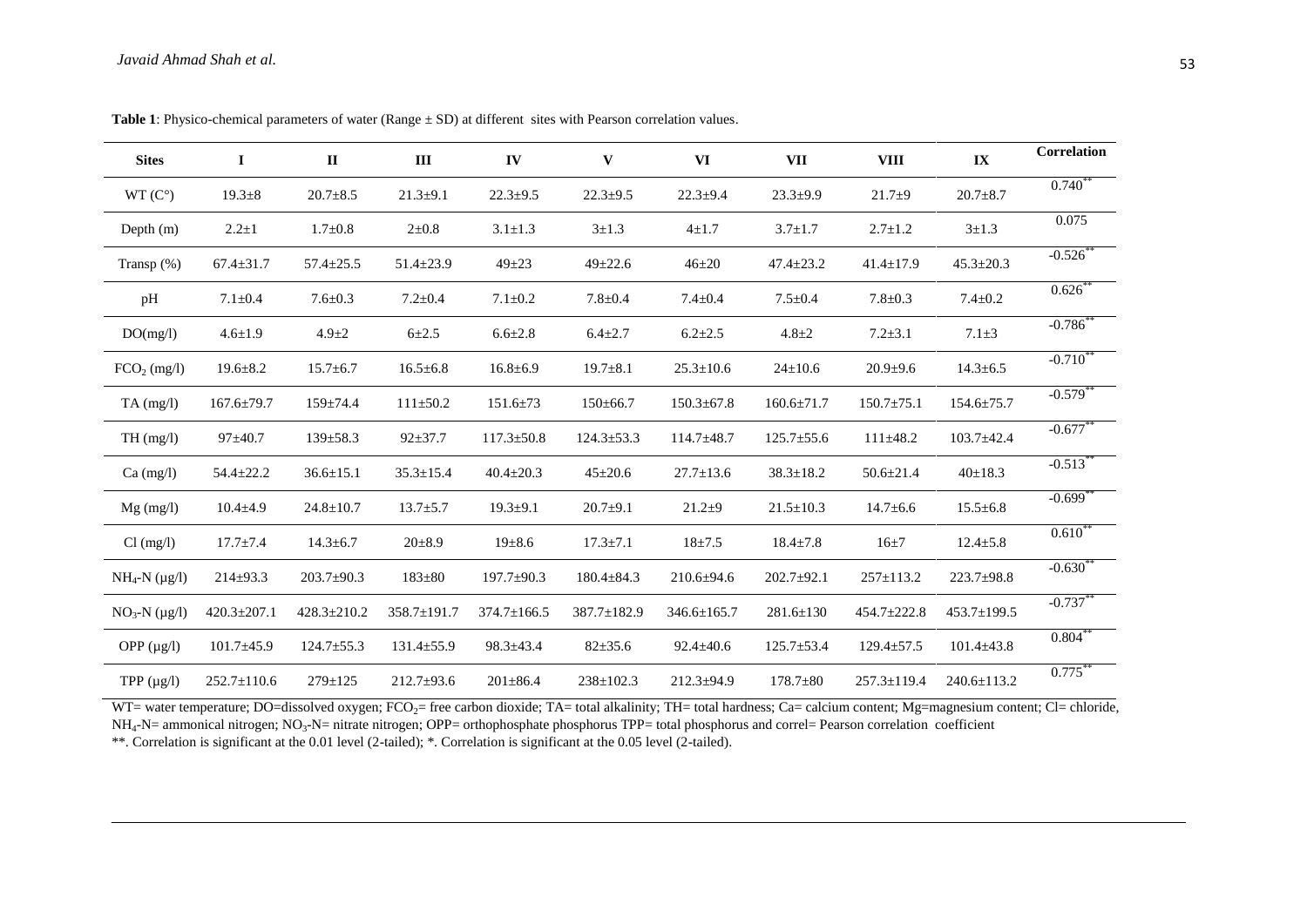| S. No          | Rotifera                                   | Abrr.         | $\bf I$                  | $\mathbf{I}$             | $\mathbf{III}$           | IV                       | V                            | VI                               | <b>VII</b>               | <b>VIII</b>              | IX                 |
|----------------|--------------------------------------------|---------------|--------------------------|--------------------------|--------------------------|--------------------------|------------------------------|----------------------------------|--------------------------|--------------------------|--------------------|
|                | <b>Family Brachionidae</b>                 |               |                          |                          |                          |                          |                              |                                  |                          |                          |                    |
| 1              | Anuraeopsis sp.                            | Anu.sp        | $^{+}$                   | $^{+}$                   |                          | $^{+}$                   |                              | $^{+}$                           | $^{+}$                   |                          | $^{+}$             |
|                | Brachionus bidentata(Anderson,             | <b>B.bid</b>  |                          |                          |                          |                          |                              |                                  |                          |                          |                    |
| 2              | 1889)                                      | <b>B.cal</b>  |                          | $^{+}$                   | $^+$                     | $\hspace{0.1mm} +$       | $^+$                         | $^+$                             | $^+$                     | $^{+}$                   | $^+$               |
| 3              | B. calyciflorus (Ehrenberg, 1838)          |               | $\! + \!$                | $^{+}$                   | $^{+}$                   | $^{+}$                   | $^{+}$                       | $\! +$                           | $^{+}$                   | $^{+}$                   | $\overline{a}$     |
| $\overline{4}$ | B. quadridentata (Hermann, 1783)           | <b>B.quad</b> | $\! + \!$                | $^{+}$                   | $\overline{\phantom{a}}$ | $^{+}$                   | $\qquad \qquad \blacksquare$ | $\overline{\phantom{a}}$         | $^{+}$                   |                          |                    |
| 5              | Brachionus sp.                             | Br. sp        | $^{+}$                   | $^{+}$                   | $\! +$                   | $^{+}$                   | $\! +$                       | $^{+}$                           | $^{+}$                   | $^{+}$                   | $^+$               |
| 6              | Keratella cochlearis (Gosse, 1851)         | K.coc         | $\! + \!$                |                          | $\overline{\phantom{a}}$ | $\blacksquare$           | $^{+}$                       | $^{+}$                           | $^{+}$                   | $\overline{a}$           | $\! + \!$          |
| $\tau$         | Keratella hiemalis (Carlin, 1943)          | K.hie         | $^{+}$                   | $^{+}$                   |                          |                          |                              | $^{+}$                           | $^{+}$                   | $\! +$                   |                    |
| 8              | Platyias quadricornis (Ehrenberg,<br>1834) | P. quad       |                          |                          |                          |                          |                              |                                  | $\overline{a}$           |                          |                    |
|                | Platyias patulus (O. F. Muller,            | P.pat         | $\! +$                   | $^{+}$                   | $^{+}$                   |                          |                              |                                  |                          | $^{+}$                   |                    |
| 9              | 1786)                                      |               | $\! +$                   | $\! +$                   | $\! +$                   | $^{+}$                   | $^{+}$                       | $\hspace{0.1mm} +\hspace{0.1mm}$ | $^{+}$                   | $^{+}$                   | $\hspace{0.1mm} +$ |
|                | <b>Family Lecanidae</b>                    |               |                          |                          |                          |                          |                              |                                  |                          |                          |                    |
| 10             | Lecene sp.                                 | Lec.sp        | $\! +$                   | $\! +$                   | $^{+}$                   | $^+$                     | $\! +$                       | $^+$                             | $^+$                     | $^{+}$                   | $^+$               |
| 11             | Monostyla bulla (Gosse, 1867)              | M.b           | $^{+}$                   | $\overline{\phantom{a}}$ | $\overline{\phantom{a}}$ | $^{+}$                   | $\overline{\phantom{a}}$     | $\overline{\phantom{a}}$         | $\overline{\phantom{a}}$ | $\overline{\phantom{0}}$ | $^+$               |
| 12             | Monostyla depressa (Bryce, 1891)           | M.dep         | $^{+}$                   | $^{+}$                   | $^{+}$                   | $^{+}$                   | $\overline{\phantom{a}}$     | ÷.                               | ٠                        |                          | $^{+}$             |
| 13             | Monostyla sp.                              | M.sp          | $^{+}$                   | $^{+}$                   |                          | $^{+}$                   | $^{+}$                       | $^{+}$                           | $^{+}$                   | $\! +$                   | $^{+}$             |
|                | <b>Family Lepadellidae</b>                 |               |                          |                          |                          |                          |                              |                                  |                          |                          |                    |
|                | Lepadella patella (O. F. Muller,           | Lep.pat       |                          |                          |                          |                          |                              |                                  |                          |                          |                    |
| 14             | 1786)                                      |               | $^{+}$                   |                          |                          |                          |                              |                                  | $^{+}$                   |                          |                    |
| 15             | Squatinella sp.                            | Squ.sp        | ÷,                       | $\blacksquare$           | $^{+}$                   | $\overline{\phantom{a}}$ | $^{+}$                       | $\overline{\phantom{a}}$         | $\overline{\phantom{a}}$ |                          | $^{+}$             |
| 16             | Colurella obtusa (Gosse, 1886)             | cl.sp         | $^{+}$                   |                          |                          | $\! +$                   | $^{+}$                       | $^{+}$                           | $^{+}$                   | $^{+}$                   | $\boldsymbol{+}$   |
| 17             | Paracolurella (Myers, 1936)                | P.sp          | ÷                        | $^{+}$                   | $\overline{a}$           |                          |                              |                                  | $^{+}$                   | $\! +$                   |                    |
|                | <b>Family Filiniidae</b>                   |               |                          |                          |                          |                          |                              |                                  |                          |                          |                    |
| 18             | Filinia terminalis(Plate, 1886)            | F.ter         | $^{+}$                   |                          |                          | $^{+}$                   | $^{+}$                       | $^+$                             | $\! +$                   | $^{+}$                   | $^+$               |
| 19             | Filiniasp.                                 | F.sp          | $\! + \!$                | $^{+}$                   | $\overline{\phantom{0}}$ |                          | ÷                            | $^{+}$                           | $^{+}$                   | $\boldsymbol{+}$         | $^{+}$             |
|                | <b>Family Mytilinidae</b>                  |               |                          |                          |                          |                          |                              |                                  |                          |                          |                    |
| 20             | Mytilina sp.                               | My.sp         | $\overline{a}$           | $\! +$                   | $\! +$                   |                          | $\! +$                       | $^+$                             | $^+$                     | $^{+}$                   |                    |
|                | <b>Family Synchaetidae</b>                 |               |                          |                          |                          |                          |                              |                                  |                          |                          |                    |
| 21             | Polyarthra vulgaris (Carlin, 1943)         | Pol.vul       | $^{+}$                   | $^{+}$                   |                          |                          | $^{+}$                       | $^{+}$                           |                          |                          |                    |
|                | <b>Family Asplanchnidae</b>                |               |                          |                          |                          |                          |                              |                                  |                          |                          |                    |
| 22             | Asplanchna priodonta (Gosse, 1850)         | As.sp         | $\! + \!$                | $\! +$                   | $^{+}$                   | $\! +$                   | $^{+}$                       | $^{+}$                           |                          | $\! +$                   |                    |
|                | <b>Family Notommatidae</b>                 |               |                          |                          |                          |                          |                              |                                  |                          |                          |                    |
| 23             | Cephalodella sp.                           | Cep.sp        | $\overline{a}$           | $\! + \!$                |                          |                          | $^{+}$                       | $^{+}$                           |                          |                          |                    |
|                | <b>Family Hexarthridae</b>                 |               |                          |                          |                          |                          |                              |                                  |                          |                          |                    |
| 24             | Hexarthra mira (Hudson, 1871)              | H.mr          | ÷,                       | $^{+}$                   | $^{+}$                   |                          |                              | $^+$                             | $^{+}$                   | $^{+}$                   | $^+$               |
|                | <b>Family Scaridiidae</b>                  |               |                          |                          |                          |                          |                              |                                  |                          |                          |                    |
|                | Scardium longicaudum (O. F.Muller,         | S.lo          |                          |                          |                          |                          |                              |                                  |                          |                          |                    |
| 25             | 1786)                                      |               | $^{+}$                   |                          |                          |                          |                              |                                  |                          |                          |                    |
|                | <b>Family Trichocercidae</b>               |               |                          |                          |                          |                          |                              |                                  |                          |                          |                    |
| 26             | Trichocerca sp.                            | Tr.sp         | $\overline{\phantom{0}}$ | $^{+}$                   |                          |                          |                              |                                  |                          |                          |                    |
|                | <b>Grand Total</b>                         |               | 19                       | 23                       | 13                       | 15                       | 14                           | 17                               | 18                       | 15                       | 14                 |

**Table 2**: Distribution of rotifers among different sites of Wular lake.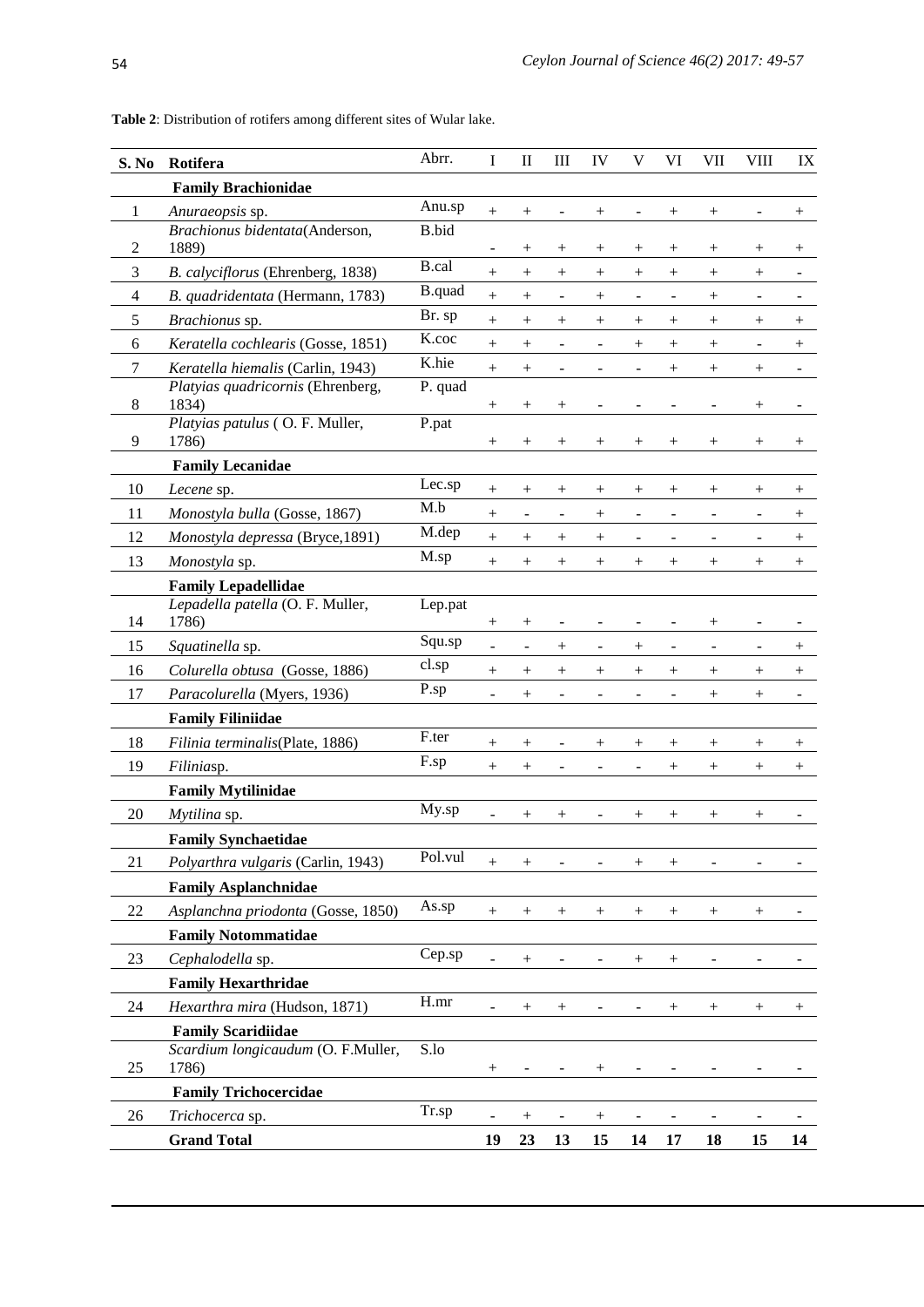**Table 3:** KMO and Bartlett's Test.

| Kaiser-Meyer-Olkin Measure of Sampling Adequacy. | .649               |         |
|--------------------------------------------------|--------------------|---------|
| Bartlett's Test of Sphericity                    | Approx. Chi-Square | 1.405E3 |
|                                                  | df                 | 406     |
|                                                  | Sig.               | ooc     |



**Figure 3:** Principal Component analysis ordination plot for rotifer abundance and score of environment variables.

## **CONCLUSION**

The results can conclude that the rotifers were abundant during warm environmental conditions and lower in colder conditions. Also, the rotifers were abundant in sites having high anthropogenic pressures suggesting that these animalcules act as bioindicators to assess the trophic status of wetlands. Further, the distribution and diversity of rotifers arecontrolled by combination of both physical as well as biological factors.

### **ACKNOWLEDGMENT**

Thanks are due to the Director, Centre of Research for Development and Head, Environmental Science, University of Kashmir for providing necessary laboratory facilities and also supported our research.

## **COMPETING INTERESTS**

The authors declare that there is no competing interests.

## **AUTHORS' CONTRIBUTIONS**

AKP and GMS authors are the research guides of the first author JAS. They have also drafted the sampling design and critically evaluated, coordinated and helped in draft the manuscript. Without their support it was impossible to perform the research. The first author has made collection, identification, analysis and interpretation of the whole data. All authors read and approved the final manuscript.

#### **REFERENCES**

- APHA (1998). Standard Methods for Examination of Water and Waste Water  $20<sup>th</sup>$  Ed American Public Health Association, Washington, DC.
- Arora, J. and Mehra, N.K (2003). Species diversity of planktonic and epiphytic rotifers in the back waters of Delhi segment of Yamuna River, with remarks on new records from India. *Zoological Studies* **42**: 239-247.
- Berzins, B. and Pejler, B. (1987). Rotifer occurrence in relation to *Hydrobiologia* **147**: 107-116.
- Bruno, J.F., Fridley, J.D., Bromberg, K.D. and Bertness, M.D. (2005). Insights into biotic interactions from studies of species invasionsp.13-40In: Species Invasions: Insights into Ecology, Evolution, and Biogeography (DF Sax, JJ Stachowicz, SD and Gaines, eds) Sinauer, Sunderland.
- Buyurgan, O., Ahmet, A. and Murat, K. (2010). Zooplankton community of Asartepe Dam Turkish. *Journal of Fisheries and Aquatic Sciences* **10**: 135-138.
- Castro, B.B., Antunes, S.C., Pereira, R., Soares, A.M.V.M and Gonçalves, F. (2005). Rotifer community structure in three shallow lakes: Seasonal fluctuations and explanatory factors. *Hydrobiologia* **543**: 221-232.
- Chittapun, S., Pholpunthin, P. and Segers, H. (2007). Diversity of rotifer fauna from five coastal peat swamps on Phuket Island, Southern Thailand *South Asia* **33**:383-387.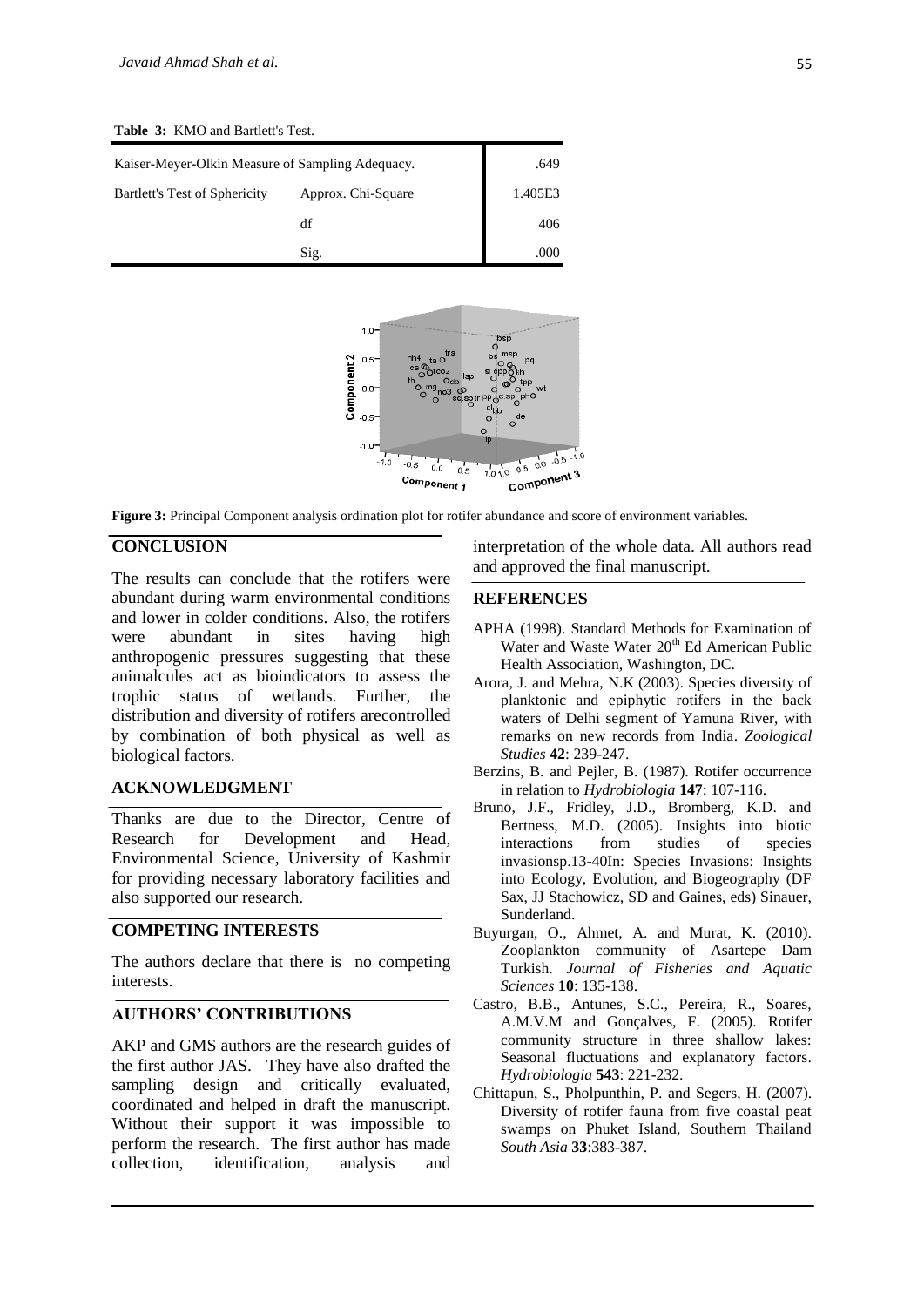- Devetter, M. (1998). Influence of environmental factors on the rotifer assemblages in an artificial lake. *Hydrobiologia* **387/388**: 171-178.
- Dias J.D., Bonecker, C.C and Miracle, M.R (2014). The rotifer community and its functional role in lakes of a neotropical floodplain. *International Review of Hydrobiology* (Special Issue: Rotifera XIII) 99, (1/2) 72-83 DOI: 101002/iroh201301706.
- Duggan, I., Green, J., Thomasson, K. and Shiel, R (1998). Rotifers in relation to littoral ecotone structure in Lake Rotomanuka, North Island. *New Zealand Hydrobiologia* **387/388**: 179-197.
- Duggan, I.C., Green, J.D. and Shiel, R.J. (2001). Distribution of rotifers in North Island, New Zealand, and their potential use as indicator of lake trophic state. *Hydrobiologia* **446**: 155-164.
- Edmondson, W.T. (1965) Reproductive rates of planktonic rotifers as trelated to food and temperature in nature. *Ecological Monographs* **35**:61-111.
- Edmondson W.T. (1992). Freshwater Biology 2  $2^{nd}$ edition John Wiley and Sons Inc,p 1248.
- Ezhili, N., Manikandan, R. and Ilangovan, R. (2013) Diversity and seasonal variation of zooplankton in Ukkadam lake, Coimbatore, Tamil Nadu, India. *International Journal of Current Research* **5**(8): 2091-2094.
- Fabrigar, L.R., Wegener, D.T., Mac Callum, R.C. and Strahan, E.J. (1999). Evaluating the use of exploratory factor analysis in psychological research. *Psychological Methods* **4(**3): 272-299.
- Ferreiro, N., Feijoó, C., Giorgi, A. and Leggieri, L. (2011). Effects of macrophyte heterogeneity and food availability on structural parameters of the macro invertebratecommunityina Pampean stream. *Hydrobiologia* **664**, 199-211.
- Finlayson, C.M and Moser, M. (1992). Wetlands Facts on File, Oxford, 224 pp.
- Gannon, J.E and Stemberger, R.S. (1978), Zooplankton (especially crustaceans and rotifers) as indicators of water quality. *Transactions of the American Microscopical Society* **97**:16-35.
- George, G., Seeraj C.R. and Roy D.S. (2011). Brachionid rotifer diversity in Andaman waters. *Indian Journal of Geo-Marine Sciences* **40**(3): 454-459.
- Gurumahum, S.D., Daimari, P., Goswami, B.S., Sakar, A. and Choudhury, M. (2000). Physico chemical qualities of water and plankton of selected rivers in Meghalaya. *Journal Inland Fisheries Society of India* **34**: 36 - 42.
- Hayes, F.R. (1957). On the variation in bottom fauna and fish yield in relation to trophic level and lake dimensions. *Journal of the Fisheries Research Board of Canada* **14**(l): l-32.
- Hessen, D.O., Bakkestuen, V. and Walseng, B. (2007). Energy input and zooplankton species richness *Ecography* **30**: 749-758.
- Herrmann, J. (1999). Freshwater biodiversity and Ecosystem functions; ideas and the case River Eman In: Biodiversity in Benthic Ecology (Friberg N and Carl JD eds), Proc Nordic Benth Meeting, Silkeborg, Denmark Tech report, 266.
- Idowu, E.O., Ugwumba, A.A.A., Edward, J.B. and Oso, J.A. (2013), Study of the seasonal variation in the physico-chemical parameters of a tropical reservoir Greener. *Journal of Physical Sciences* **3** (4):142-148.
- Jeppesen, E., Jensen, J.P and Søndergaard, M. (2002). Response of phytoplankton, zooplankton and fish to re-oligotrophication: An 11-year study of 23 Danish lakes. *Aquatic Ecosystem Health and Management* **5**: 31-43.
- Kaiser, H. (1970). "A second generation little jiffy," *Psychometrika* **35**(4), 401-415.
- King, C.E. (1972) Adaptation of rotifers to seasonal variation. *Ecology* **53**:408-418.
- King, C.E and Serra, M. (1998). Seasonal variation as a determinant of population structure in rotifers reproducing by cyclical parthenogenesis. *Hydrobiologia* **387/388**: 361-372
- Koste, W. (1978). Rotatoria Borntraeger, Berlin, 673p.
- Lougheed, V.L and Chow-Fraser, P. (1998). Factors that regulate the zooplankton community structure of a turbid, hypereutrophic Great Lakes wetland Can J Fish AqSci **55**:150-161.
- May, L. (1983). Rotifer occurrence in relation to water temperature in Leven. Scotland. *Hydrobiologia*, 104: 311-315.
- Murtaugh, R.A. (1985). The influence of food concentration and feeding rate on the gut residence time of Daphnia*. Journal of Plankton Research* **7**: 415-420.
- Nandini, S., Sarma, S.S and Ramirez-Garcia, P. (2007) Seasonal variation of zooplankton from a drinking reservoir (Valle de Bravo) p 4:75-86 In: Mexico in Advances in Fish and Wildlife Ecology and Biology (BL Kauled) Dya Publishing House, Trinagar, Delhi.
- Naz M. and Turkmen, M. (2005). Phytoplankton biomass and species composition of Lake Golbasi (Hatay-Turkey*). Turkish Journal of Biology* **29**: 49-56.
- Pandit, A.K. (2002). Freshwater biological resources of Kashmir Himalaya p 123-174 In: Natural Resources of Western Himalaya (A K Pandit ,ed) Valley Book House, Srinagar-190006, J and K.
- Pandit, A.K. (1999). Freshwater Ecosystems of the Himalaya Parthenon Publishing, New York, London.
- Paulose. P.V,Meheswari, K. (2007) Seasonal variation in zooplankton community structure of Ramgarahlake, Jaipur. *Rajasthan Proceeding of Taal* 82-87.
- Pejler, B. (1977). On the global distribution of the family Brachionidae (Rotatoria) Archive fur. *Hydrobiologia* **53**: 255-306.